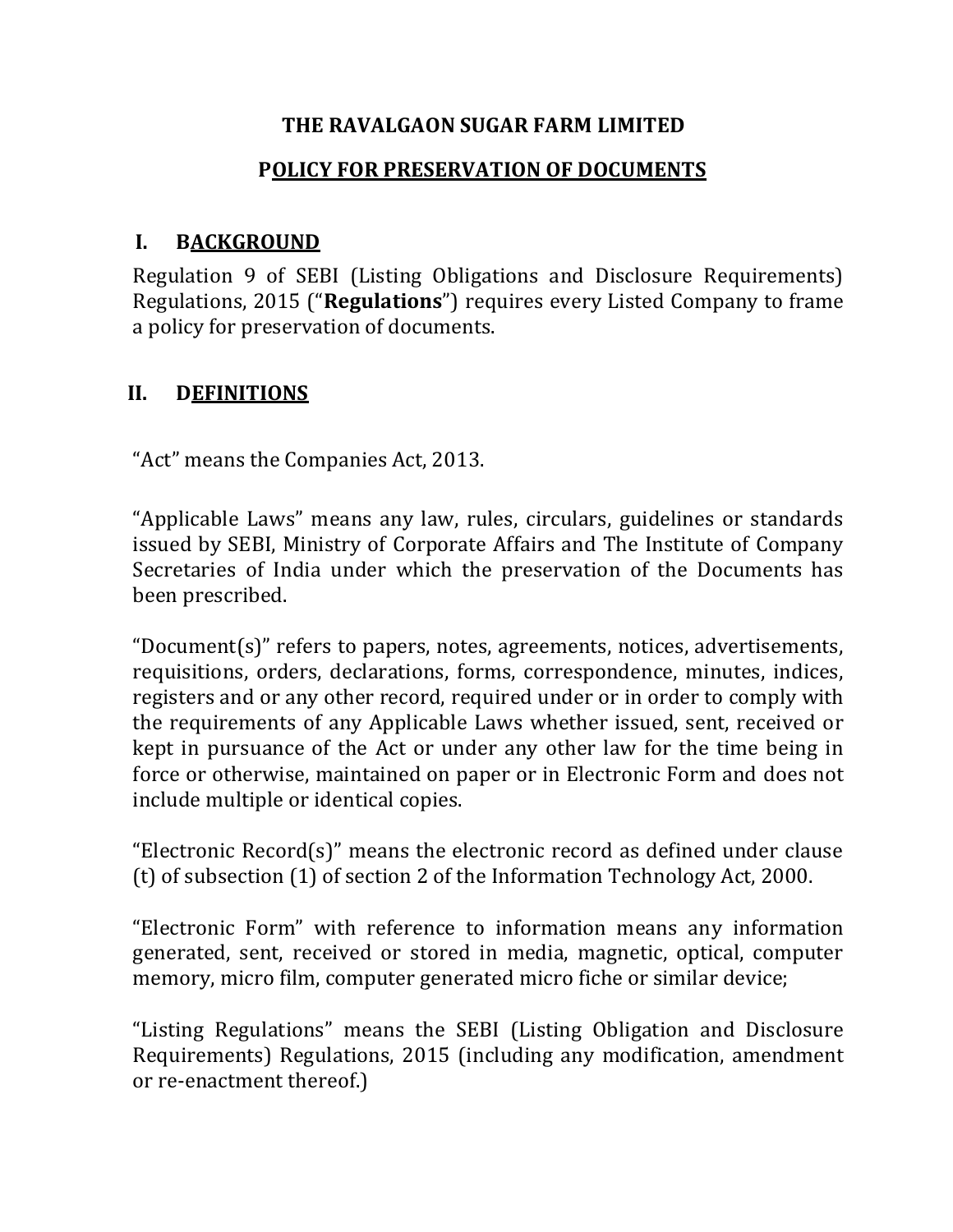"Officer of the Company" for the purpose of this Policy shall mean the official, employee of the Company or such other person as may be authorised by the Board of Directors of the Company from time to time.

"Preservation" means to keep in good order and to prevent from being altered, damaged or destroyed.

# **III. PRESERVATION OF DOCUMENTS:**

In accordance with Regulation 9 of the Listing Regulations, documents which the Company is required to preserve under the Applicable Laws, shall be classified under the following categories and shall also be preserved as mentioned against each category: -

(a) **Documents whose preservation shall be permanent in nature:**  Documents, which are required to be preserved permanently, by the Company as per Applicable Laws, shall be preserved permanently, in accordance with the provisions of the Applicable Laws.

(b) **Documents with preservation period of not less than eight years after completion of the relevant transactions:** Documents, which are required to be preserved by the Company for not less than eight years as per Applicable Laws, shall be preserved for eight years for the relevant date or after completion of the relevant transactions, in accordance with the provisions of the Applicable Laws.

(c) **Documents with preservation period of less than eight years after completion of the relevant transactions:** Documents, which are required to be preserved by the Company for less than eight years as per Applicable Laws, shall be preserved for such period as may be prescribed in accordance with the provisions of the Applicable Laws.

(d) Documents pertaining to any ongoing litigation, proceedings, complaint, dispute, contract or any like matter, where there is no such requirement as per Applicable Laws, then such documents shall be preserved for such period till the subject matter is closed/completed/settled as the case may be or otherwise.